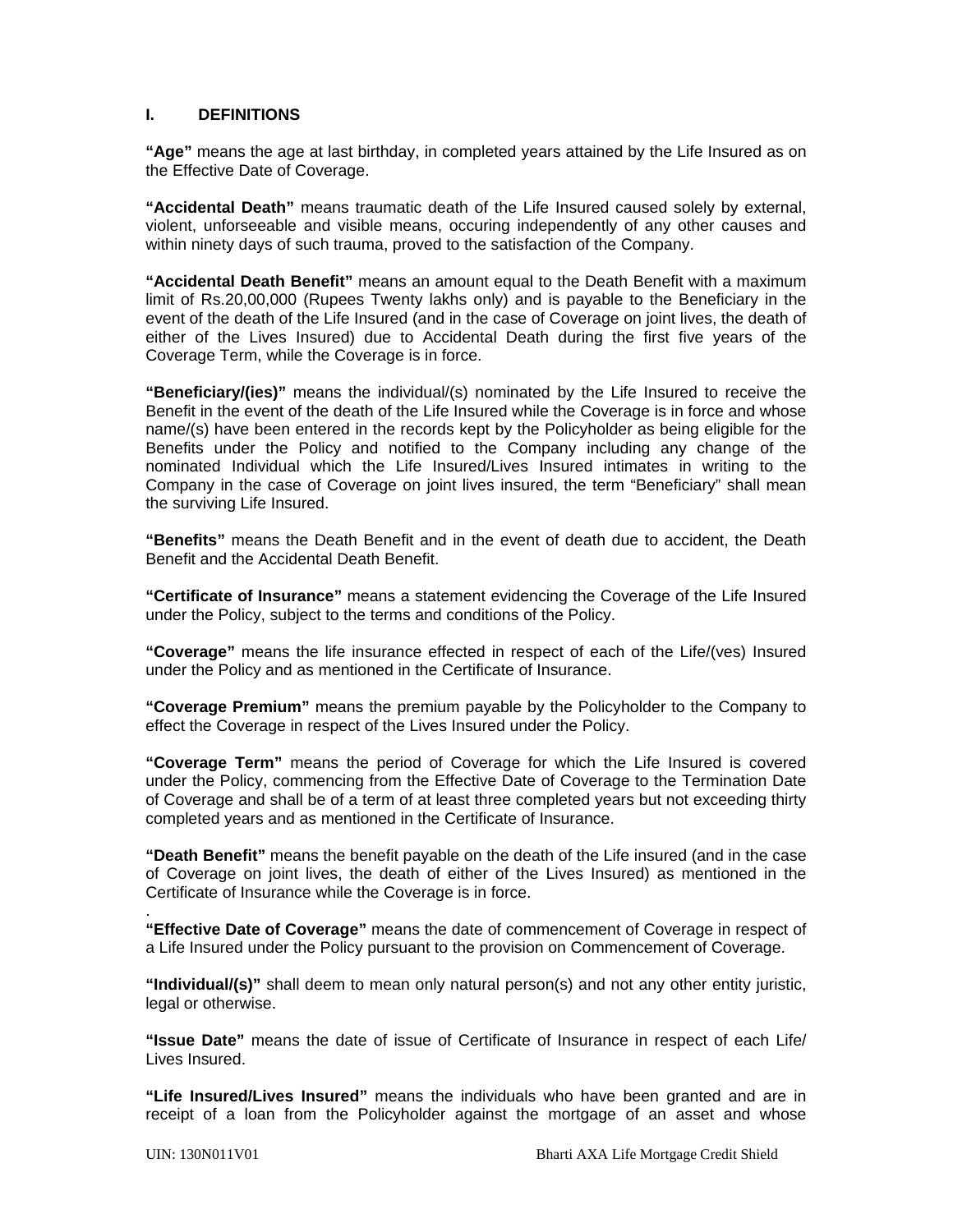Coverage is in effect under the Policy and whose names appear in the list of Life/(ves) Insured available with the Company as having been covered under the Policy and in the case of a Coverage on joint lives (not exceeding two lives) it shall have reference to both the Lives Insured or to either of them, as is appropriate to the context.

**"Policy"** means the Bharti AXA Mortgage Credit Shield which is a single premium group reducing term life insurance product issued to the Policyholder for securing the payment of the Benefits to the Lives Insured. .

**"Policyholder"** means **the substitutive of the Policy.** The holder of the Policy.

**"Policy Effective Date"** means the date of commencement of the Policy.

**"Termination Date of Coverage"** means in respect of each Life Insured, the date on which the Coverage of the Life Insured ceases under the Policy for reasons mentioned in the section on Termination of Coverage in this Policy.

**"The Company"** means Bharti AXA Life Insurance Company Limited.

**"Unexpired Coverage Term"** for this purpose means the Coverage Term (in months) less the period (in months) from Effective Date of Coverage to Termination Date of Coverage/ Date of increase in the Coverage.

# **II. GENERAL PROVISIONS**

#### **Non-participating Policy**

The Policy is not entitled to participate in the distribution of surplus that may be declared by the Company from time to time.

# **Eligibility conditions**

Individual/(s) shall be eligible to be covered under the Policy on the basis of the following conditions:

- 1. she/he/ they has/have taken a mortgage or home equity loan from the Policyholder;
- 2. has/ve a minimum outstanding loan of Rs.2,00,000 (Rupees two lakhs only) and not exceeding Rs.3,00,00,000 (Rupees three crores only);
- 3. has/ve a minimum loan term of at least three years but not exceeding thirty years;
- 4. has/ve attained the age of 18 years but not exceeded 60 years;
- 5. is/are in good health and has/ve submitted the evidence of good health and insurability in the format prescribed by the Company; and
- 6. has/ve fulfilled the underwriting requirements as prescribed by the Company.

#### **Evidence of good health and insurability**

The Policyholder shall furnish the evidence of good health and insurability as required by the Company and manner prescribed by the Company in respect of each Life Insured covered under the Policy..

#### **Proof of age**

The Coverage Premium in respect of a Life Insured is calculated based on the Age of the Life Insured recorded in the list of Lives Insured. The Company may require proof of age as per the standard age proofs prescribed by the Company in respect of Lives Insured. If an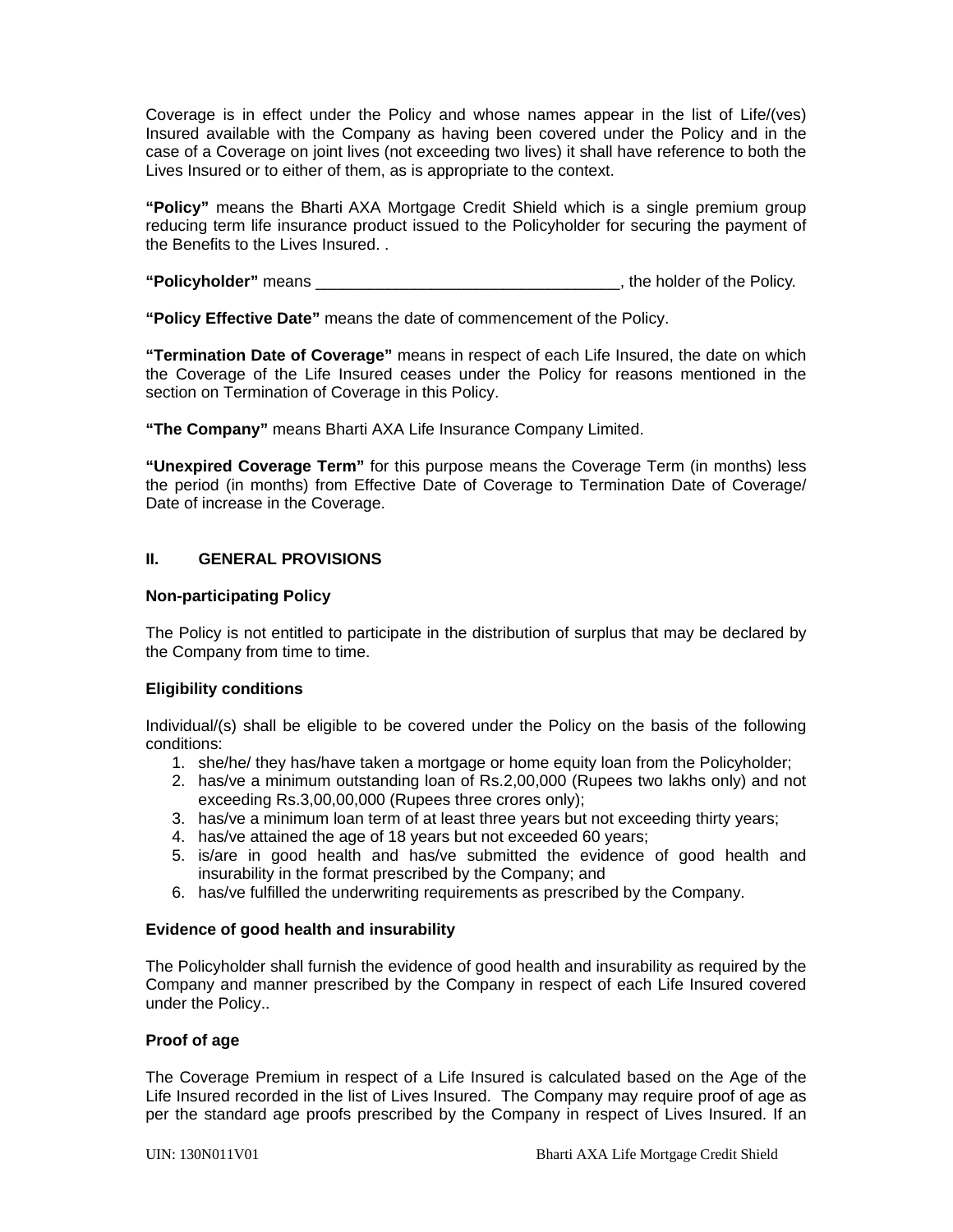incorrect Age is provided in respect of a Life Insured, the Company will adjust the Coverage and the Coverage Premium, based on the correct age of the Life Insured. If the Life Insured's actual age is such that it would have made the Life Insured ineligible for the Coverage, then the Company reserves the right, at its discretion, to take such action as it deems fit, including termination of the Coverage and forfeiture of Coverage Premium received in respect of such Life Insured.

#### **Disclosures - section 45 of the Insurance Act, 1938**

The Policy has been issued and the Coverages herein have been granted on the representation of the Policyholder that the Policyholder and to the best of the knowledge of the Policyholder, the Lives Insured have made and/or have caused to be made full disclosures of all relevant facts and circumstances. Any concealment, non-disclosure, misrepresentation or fraud shall render the respective Coverages herein liable for termination and/or voidable at the option of the Company and also forfeiture of the Coverage Premium(s) received at the discretion of the Company.

No Policy or Coverage shall, after the expiry of two years from the date on which it was effected, be called in question by the Company on the ground that a statement made in the proposal for insurance or in any report of a medical officer, or referee, or friend of the insured, or in any other document leading to the issue of the Policy or grant of Coverage/(s), was inaccurate or false, unless the Company shows that such statement was on a material matter or suppressed facts which it was material to disclose and that it was fraudulently made by the Policyholder/Life/(ves) Insured and that the Policyholder/Life/(ves) Insured knew at the time of making it that the statement was false or that the Policyholder/Life/(ves) Insured suppressed facts which were material to disclose.

#### **Commencement of Coverage**

Coverage in respect of all eligible Individuals to be insured will commence with effect from the Effective Date of Coverage subject to completion of all the following conditions of such conditions during the Coverage Term:

- 1. the proposed Life/(ves) Insured has utilised the proceeds of the loan.
- 2. the Company has received all the particulars of the proposed Life/(ves) Insured as per the prescribed format provided by the Company;
- 3. the Company has received the Coverage Premium in respect of the proposed Life/(ves) Insured;
- 4. the Company has accepted the risk for the proposed Life/(ves) Insured;

#### **Data and information**

- 1. The Policyholder shall furnish to the Company all such data, information and evidence as the Company may reasonably require in writing with regard to any matter relating to or affecting the Coverages effected or to be effected under the Policy and the Company shall not be liable for any action taken in good faith upon any data, information or evidence so furnished, which shall be or shall prove to have been erroneous or inaccurate.
- 2. The Policyholder shall maintain the data, information, evidence pertaining to the list of Life/(ves) Insured to calculate the Coverage Premiums and shall ensure that the terms of the Policy are fulfilled alongwith the data, information and evidence on the list of Beneficiaries. Such data and information (in original or notarised photostat copies thereof) available with the Policyholder as have a bearing on the Coverages hereunder shall be open for inspection by the Company on prior written notice and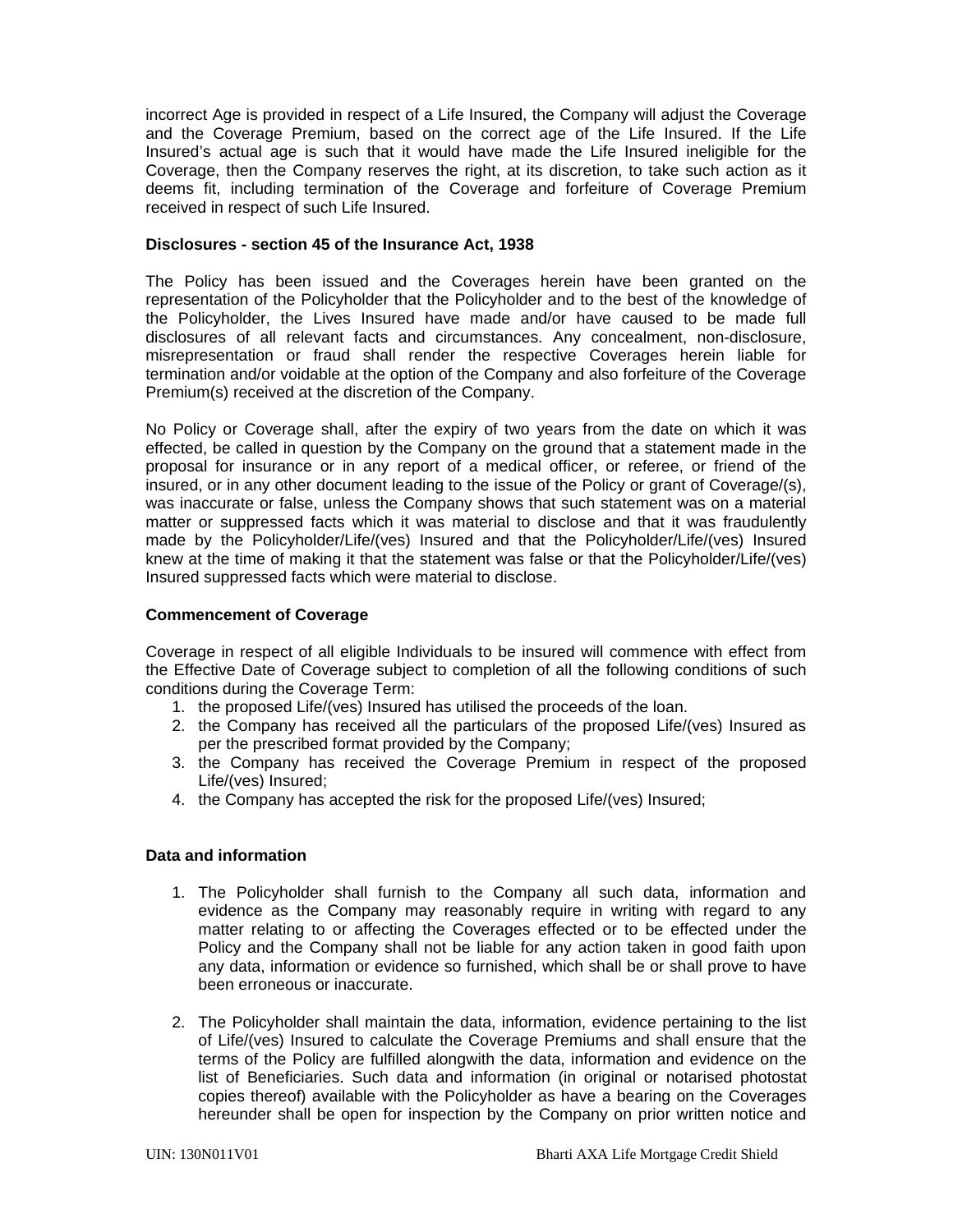during normal working hours of the Policyholder. The Policyholder shall furnish the list of Lives Insured alongwith the List of Beneficiaries (including any change thereof) to the Company on a daily basis. An intimation by electronic mode shall be construed as a good, valid, sufficient and effective communication of the List of Beneficiaries.

- 3. The Policyholder will issue Certificate of Insurance for each Coverage on behalf of the Company, in accordance with the underwriting norms of the Company in this regard. The Policyholder and the Company shall carry out a reconciliation of the list of Certificates of Insurance issued by the Policyholder on a daily basis with the list of Lives Insured available with the Company.
- 4. The Company and the Policyholder shall maintain in utmost confidence all information in their possession relating to the other party and shall comply with all relevant legislation pertaining to protection of personal information of the Lives Insured.
- 5. The Policyholder shall be responsible for any loss, liability, damages that may arise on account of delay in or not providing of information, providing incorrect/false information to the Company at any stage including at the time of claim for the Benefit, non-payment / withholding of payment / short payment to the Beneficiary/(ies), issuance of a Certificate of Insurance to an individual who is not a Life Insured as per the list of Lives Insured available with the Company.
- 6. In the event the Company is required to honour a claim in respect of an individual who has not fulfilled the terms of the section on Commencement of Coverage, then the Policyholder shall indemnify the Company for any and all costs, penalties, expenses, damages, fees (including any lawyer's/advocate's/ attorney's fees) in respect of such a claim.
- 7. The Parties hereby represent and warrant that till the Coverages are in force, neither of them shall violate provisions of any applicable laws, nor do or cause to be done any act which may be detrimental, prejudicial and /or in violation of the terms hereof. The Parties further agree to indemnify and hold the other Party harmless from all losses, claims, damages, costs, penalties, etc. of any kind to which it may be subjected due to any breach or non-compliance of any of the terms of this Agreement.

#### **Place and currency**

The Coverage/s effected hereunder shall be expressed in Indian Rupees. All moneys payable to or by the Company under the Policy shall be made in India and in Indian Rupees.

#### **Free look option**

If the Life Insured disagrees with any of the terms of the Policy/Coverage, the Life Insured may, within fifteen (15) days of the receipt of the Certificate of Insurance, by written communication addressed to the Policyholder or Company enclosing the original Certificate of Insurance, seek to cancel the Coverage under the Policy whereon the Company shall refund to the Policyholder, the Coverage Premium paid in respect of the said Coverage after deduction of stamp duty and underwriting expenses incurred by the Company in issuing the Coverage.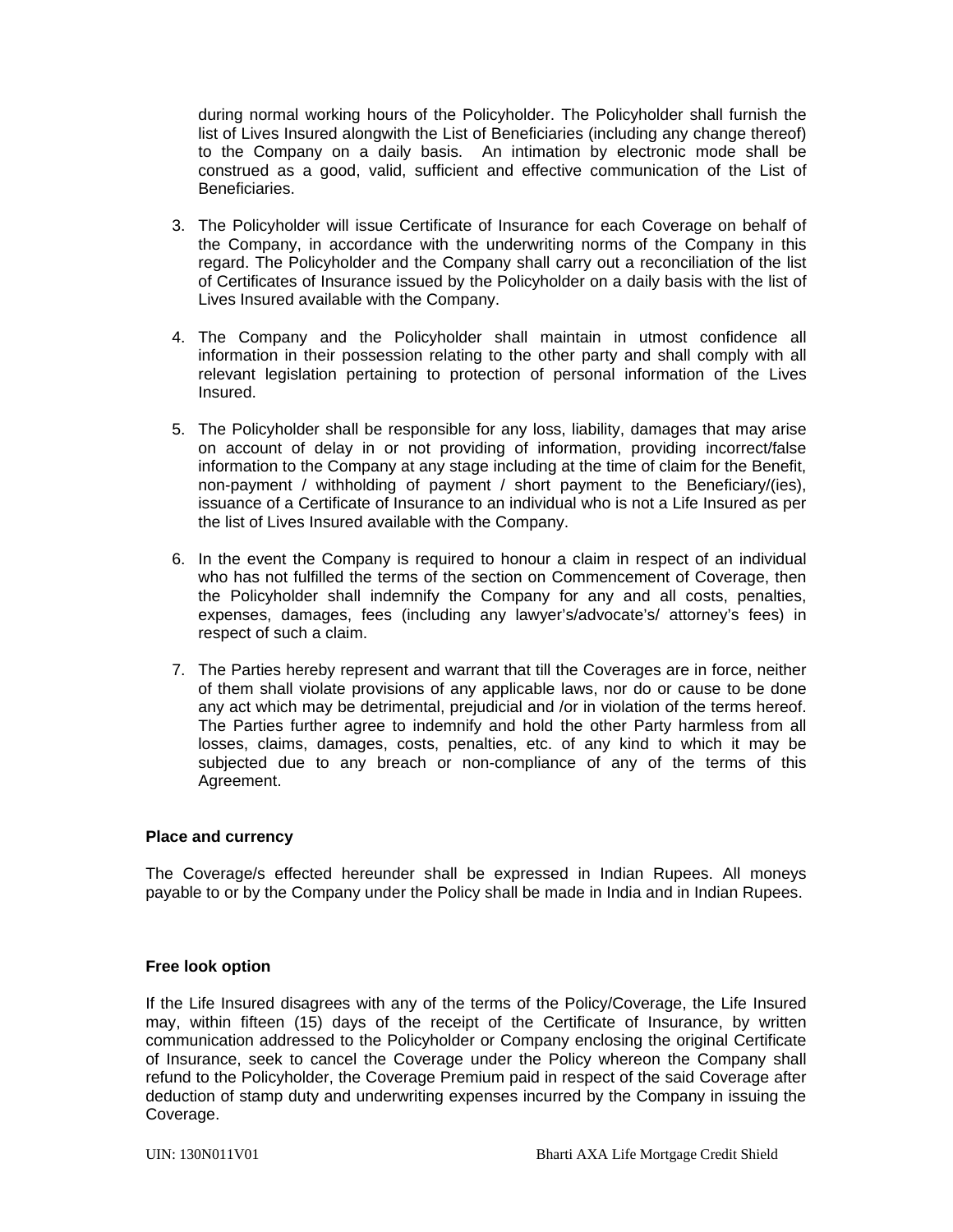#### **Grievance redressal procedure**

Grievances should first be lodged with the following contact points and subsequently if required to the Insurance Ombudsman whose address can be obtained from the registered office of the Company:

| Department:               | <b>Complaint Cell</b>                      |
|---------------------------|--------------------------------------------|
| <b>Registered Office:</b> | 61/62, Kalpataru Synergy                   |
|                           | Opp. Grand Hyatt, Vakola, Santacruz (East) |
|                           | Mumbai 400055                              |
| Website:                  | www.bharti-axalife.com                     |
| E-mail:                   | groupservice@bharti-axalife.com            |
| Toll Free no.:            | 1800 425 1350 (MTNL/BSNL subscribers)      |
| Toll Free no.:            | 1800 102 4444 (Airtel subscribers)         |
| Phone:                    | 020-40182300                               |
| Fax:                      | 022 40306347                               |
|                           |                                            |

#### **Communication**

| All communication in relation to the Policy shall be addressed to any of the following: |                                            |  |
|-----------------------------------------------------------------------------------------|--------------------------------------------|--|
| Department:                                                                             | <b>Service Delivery</b>                    |  |
| <b>Registered Office:</b>                                                               | 61/62, Kalpataru Synergy                   |  |
|                                                                                         | Opp. Grand Hyatt, Vakola, Santacruz (East) |  |
|                                                                                         | Mumbai 400055                              |  |
| Website:                                                                                | www.bharti-axalife.com                     |  |
| E-mail:                                                                                 | groupservice@bharti-axalife.com            |  |
| Toll Free no.:                                                                          | 1800 425 1350 (MTNL/BSNL subscribers)      |  |
| Toll Free no.:                                                                          | 1800 102 4444 (Airtel subscribers)         |  |
| Phone:                                                                                  | 020-40182300                               |  |
| Fax:                                                                                    | 022 40306347                               |  |
|                                                                                         |                                            |  |

# **III. COVERAGE PREMIUM AND INCREASE OF COVERAGE**

#### **1. Coverage Premium**

The Coverage Premium in respect of the Coverage for:

- each Life Insured will be determined by the Company on the basis of premium rates established by the Company and detailed in the Schedule I to the Policy and as may be modified from time to time;
- joint Lives Insured will be determined as per the following calculation: 0.9  $*$  (sum of the premiums for both the joint Lives Insured)

The Policyholder shall be solely responsible for remitting the Coverage Premium in respect of each Life Insured while the Policy is in effect and shall ensure prompt remittance of the Coverage Premiums in one lump sum to the Company alongwith a statement providing on a daily basis additions and deletions to the list of Lives Insured in the format prescribed by the Company.

#### **2. Increase of Coverage**

Any increase in the existing Coverage on the request of the Life Insured shall be subject to submission of evidence of good health, fulfilling the underwriting requirements, receipt of additional Coverage Premium and receipt of the alteration charge by the Company. The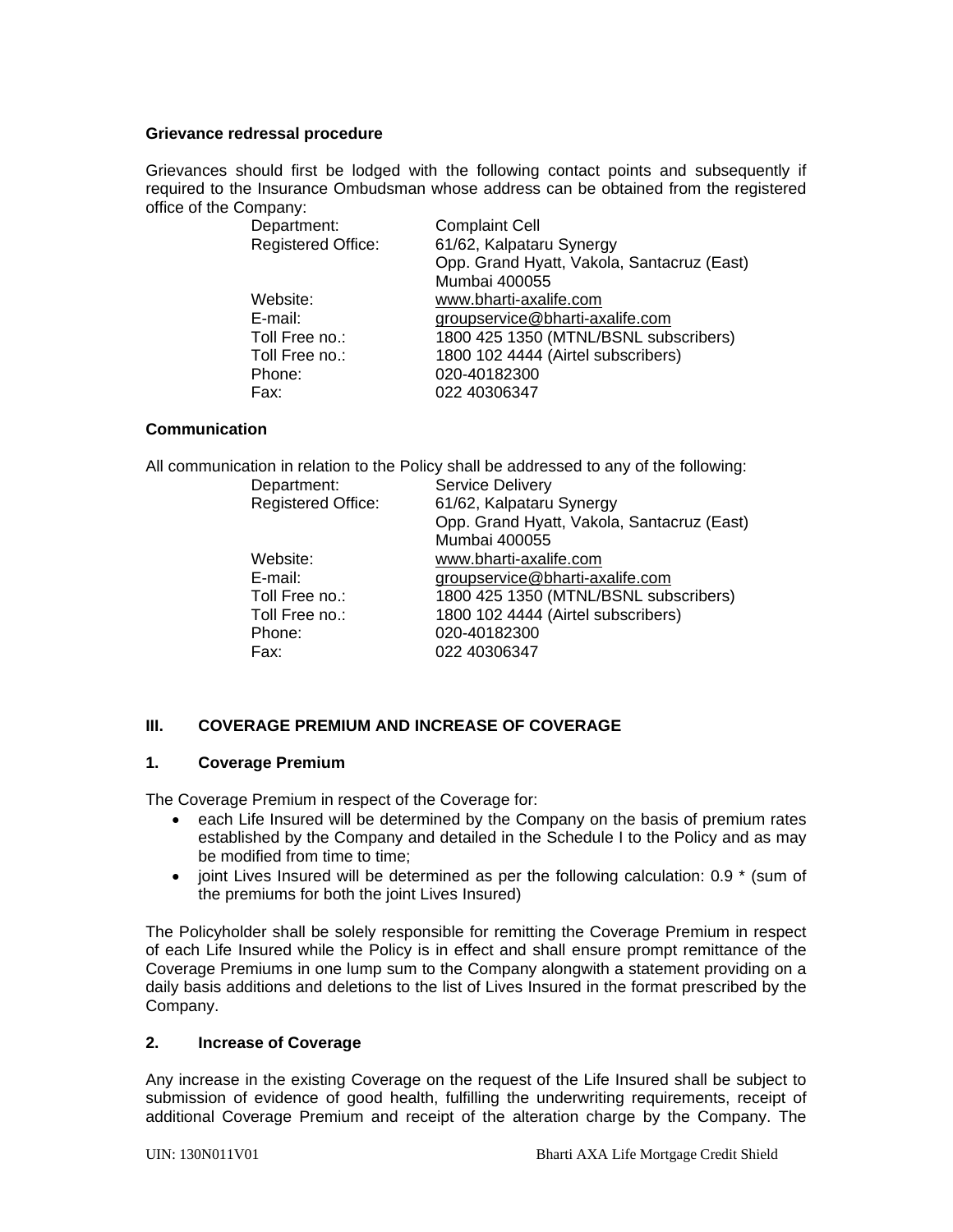additional Coverage Premium shall be calculated as per the premium rates provided in Schedule I.

The alteration charge shall be calculated as:

10% [premium for existing Coverage excluding service tax and education cess \* (Unexpired Coverage Term (in months) / total Coverage Term (in months)], subject to a minimum of Rs.500.

The Company or the Policyholder on behalf of the Company, as the case may be shall accordingly revise the Death Benefit for the said Life Insured and forward the revised Certificate of Insurance to the Life Insured.

# **IV. BENEFITS**

The Benefits payable under the Policy to the Beneficiary/(ies) are as under:

- 1. **Death Benefit:** In the event of death of the Life Insured and in the case of Coverage on joint lives insured, the death of either of the joint Lives Insured (proved to the satisfaction of the Company), while the Coverage is in force, the Death Benefit shall be payable by the Company to the Beneficiary of the Life Insured in accordance with the Death Benefit Table available in the Certificate of Insurance issued to the Life Insured covered under the Policy. The Death Benefit is a monthly reducing Coverage calculated on the basis of Coverage, Coverage Term and an assumed fixed interest rate and is subject to an overall limit of Rs.3,00,00,000 (Rupees Three crores only) in respect of each Life Insured.
- 2. **Accidental Death Benefit:** The Company shall in addition to the Death Benefit, pay the Accidental Death Benefit to the Beneficiary in the event of Accidental Death of the Life Insured and in the case of Coverage on joint lives insured, the Accidental Death of either of the joint Lives Insured, while the Coverage is in force.

On the payment of the Benefits under the Coverage, the Coverage provided to the Life Insured under the Policy would terminate and all liability of the Company in respect of that Life Insured would stand extinguished.

# **V. PROCEDURE FOR REGISTERING AND PAYMENT OF CLAIMS**

- 1. On the death of the Life Insured, the Beneficiary will give written notice and proof of claim to the Policyholder in respect of the Life Insured.
- 2. The Beneficiary shall provide the following primary documents alongwith the written notice for processing the claim:
	- Certificate of Insurance
	- Proof of subsisting loan taken by the Life(ves) Insured from the Policyholder.
	- Last attending Doctor's Certificate\Attending Physician's Statement;
	- Copy of Death Certificate duly verified with the original Death Certificate with signature of the employee of the Policyholder with name and employee number;
	- Copies of medical reports duly verified with the original medical reports with signature of the employee of the Policyholder with name and employee number;
	- Death Claim Form (to be submitted by the Policyholder);
	- Evidence of good health and Enrolment Form (to be submitted by the Policyholder);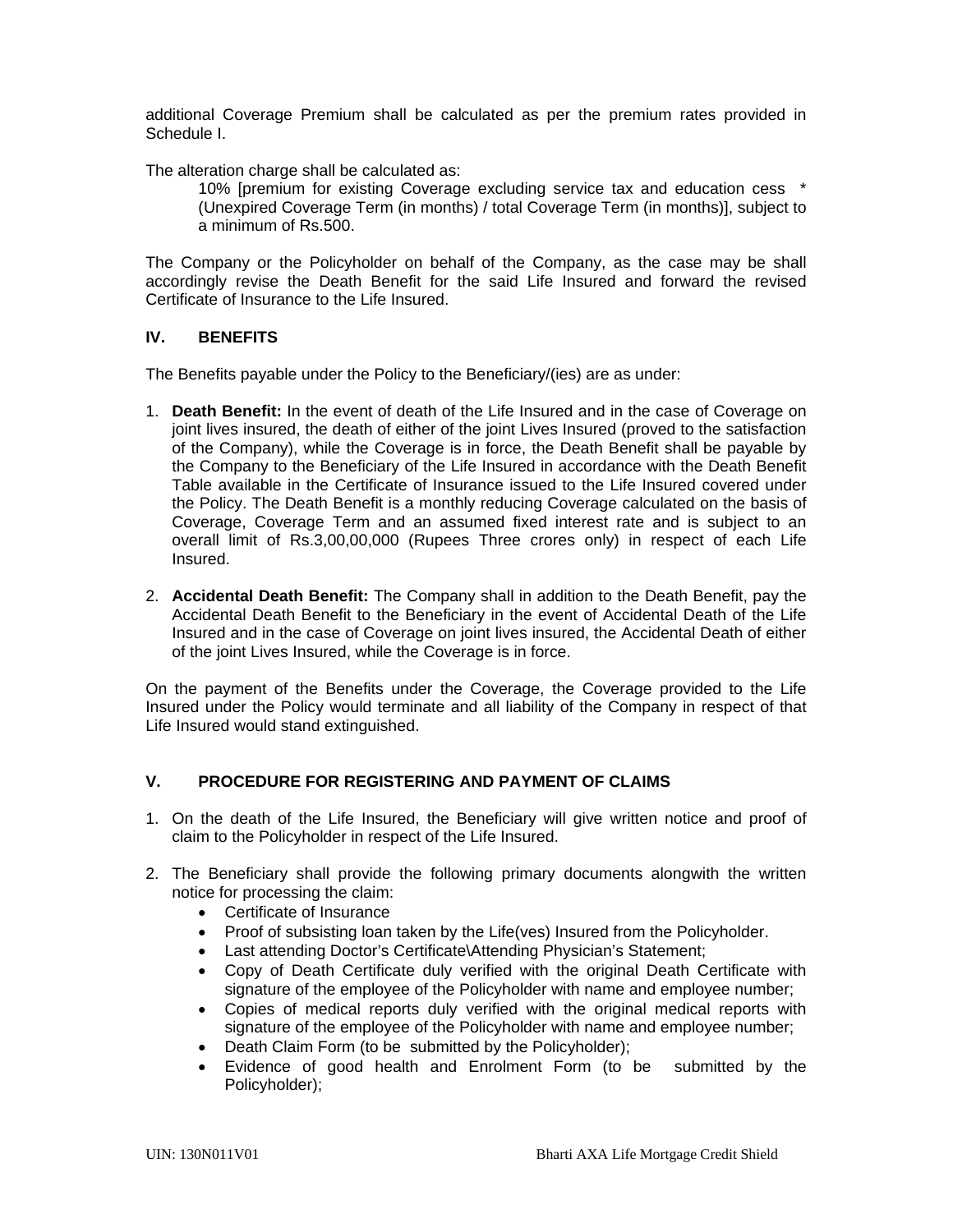Any other documentation that the Company may consider as material and relevant to the claim

In addition to the above, the following documents are required to be submitted in the event of Accidental Death of the Life Insured:

- First Information Report
- Post Mortem Report
- Any other documentation that the Company may consider as material and relevant to the claim
- 3. The Company reserves the right to call for any additional information and documents required to satisfy itself as to the validity of the claim.
- 4. The Company shall draw a cheque or draft for payment of Death Benefit in favour of 'Name of Deceased Life Insured Loan A/c No.' and forward it to the Policyholder. The Policyholder shall set-off the Death Benefit amount against the outstanding loan amount of the Life Insured and shall pay the Beneficiary balance amount, if any. The Accidental Death Benefit (if applicable) shall be solely payable to the Beneficiary and the Policyholder shall not have any lien on the proceeds of the Accidental Death Benefit against the outstanding loan amount, if any. The Company shall forward the cheque/draft for and towards the Accidental Death Benefit to the Policyholder for disbursement to Beneficiary. The Policyholder shall indemnify and keep indemnified the Company for any claim, damages, losses arising out of negligence, error, delay, short payment or nonpayment of the claim monies by the Policyholder to the Beneficiary/(ies).
- 5. A communication received via electronic mode in the format agreed upon between the Company and Policyholder, confirming receipt of payment of Benefit/(s) shall be construed as a good, valid, sufficient and conclusive discharge of all liabilities of the Company in respect of any payment of Benefit/(s) to be made under the Policy.

# **VI. EXCLUSIONS**

The payment of Benefits is subject to the following exclusions:

- **1. Suicide:** If a Life Insured (and in the case of Coverage on joint Lives Insured, the date of the death of any one of the joint Lives Insured) whether medically sane or insane, commits suicide within one year of the Effective Date of Coverage or the date of acceptance of increase in Coverage, whichever is later, the Coverage of the Life Insured shall terminate and the Company will pay the Surrender Value in respect of the Coverage to the Beneficiary
- **2. Exclusions for Accidental Death Benefit:** The Company is not liable to pay any Benefit in respect of any Life Insured in the event of death of the Life Insured, directly or indirectly, caused, occasioned, accelerated or aggravated by any of the following:
	- Suicide or self inflicted injury, whether the Life insured is medically sane or insane.
	- War, terrorism, invasion, act of foreign enemy, hostilities, civil war, martial law, rebellion, revolution, insurrection, military or usurper power, riot or civil commotion. War means any war, whether declared or not.
	- Service in the armed forces, or any police organization, of any country at war or service in any force of an international body.
	- Committing an assault, a criminal offence, an illegal activity or any breach of law.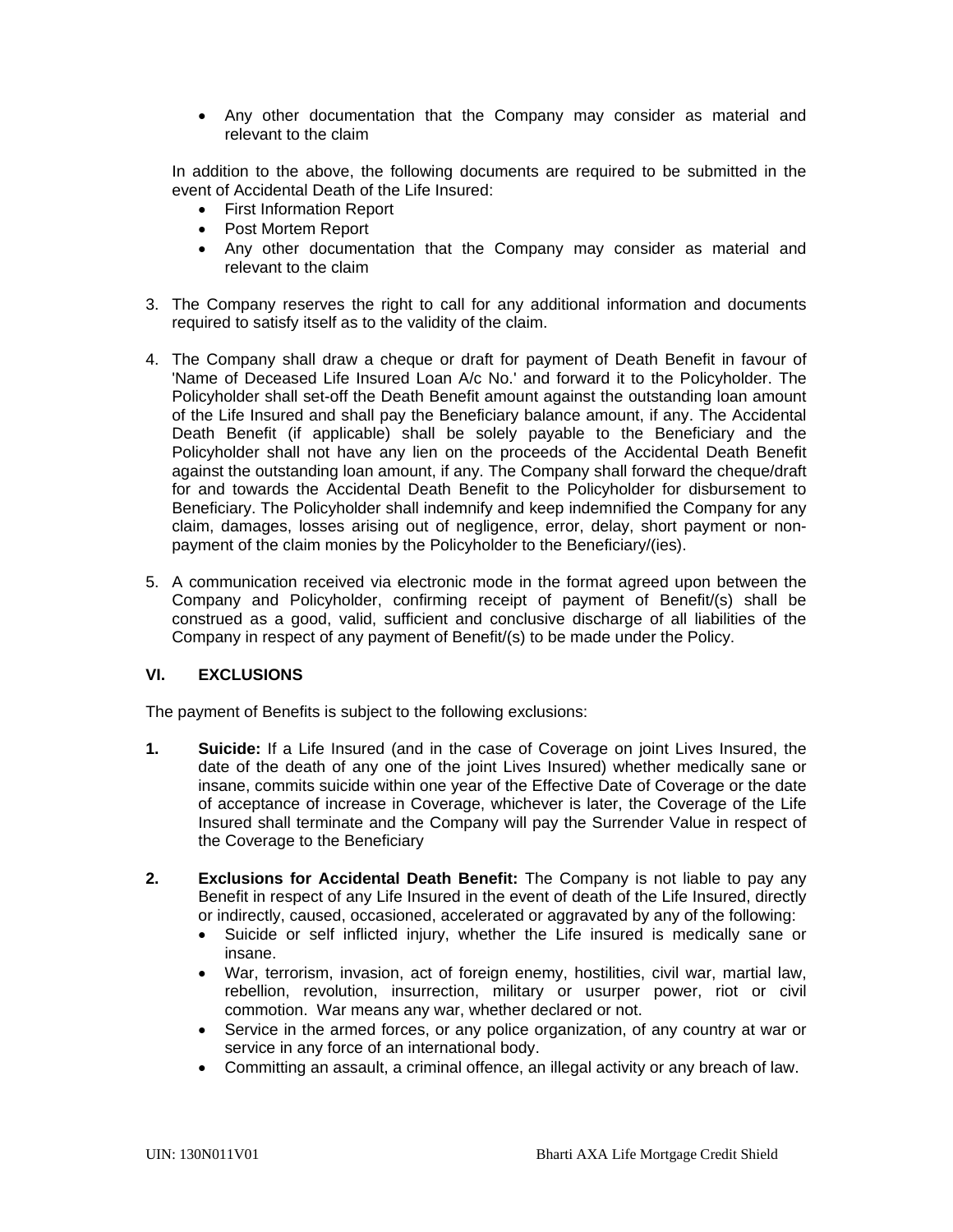- Taking or absorbing, accidentally or otherwise, any intoxicating liquor, drug, narcotic, medicine, sedative or poison, except as prescribed by a licensed doctor other than the Life insured.
- Participation in aviation other than as a fare-paying passenger in an aircraft that is authorised by the relevant regulations to carry such passengers between established aerodromes.
- Taking part or practicing for any hazardous hobby, pursuit or any race.
- Hazardous occupations including but not exclusive to mining, deep-sea fishing, forestry, scuba diving.
- Bodily or mental infirmity or any disease

# **VII. TERMINATION OF COVERAGE**

The Coverage of a Life Insured under the Policy shall terminate on the Termination Date of Coverage which will be on the date of occurence of the earliest of any of the following events:

| Event 1 | Expiry of the Coverage Term                                                |
|---------|----------------------------------------------------------------------------|
| Event 2 | On the date on which the Life Insured/ any one of the joint Lives Insured  |
|         | attains the age of 70 years                                                |
| Event 3 | Date of the death of the Life Insured during the Coverage Term (and in     |
|         | the case of Coverage on joint Lives Insured, the date of death of any one  |
|         | of the joint Lives Insured during the Coverage Term)                       |
| Event 4 | Request for termination of the Coverage by the Life Insured (and in the    |
|         | case of Coverage on joint Lives Insured, the request given jointly by both |
|         | the joint Lives Insured) on submission of a written request to the         |
|         | Policyholder                                                               |
| Event 5 | Request for termination of the Coverage by the Policyholder on             |
|         | submission of a written request to the Company in the event of             |
|         | termination of relationship between Policyholder and Life Insured          |

On the occurrence of the above events, the following shall be applicable:

| Event 1       | The Company shall cease to pay any Benefits under the Policy in respect<br>of the Life/(ves) Insured                                                                                                                                                             |
|---------------|------------------------------------------------------------------------------------------------------------------------------------------------------------------------------------------------------------------------------------------------------------------|
| Event 2       | • The Company shall cease to pay any Benefits under the Policy in<br>respect of the Life Insured.<br>• In the case of Coverage on joint Lives Insured, the Coverage<br>would continue for the joint Life Insured who has not yet attained<br>the age of 70 years |
| Event 3       | The Company shall pay the Death Benefit (and Accidental Death Benefit<br>where applicable) to the Beneficiary and the Coverage shall cease.                                                                                                                      |
| Events 4 or 5 | The Company shall pay the Surrender Value to the Life/(ves) Insured                                                                                                                                                                                              |

# **VIII. SURRENDER VALUE**

Surrender Value in respect of the Coverage of a Life Insured shall be computed as per the following formula:

 $0.4$  X P X U/T, where:

 $P =$  Single premium paid in respect of the Coverage of a Life Insured excluding service tax and applicable cess

U = Unexpired Coverage Term (in months)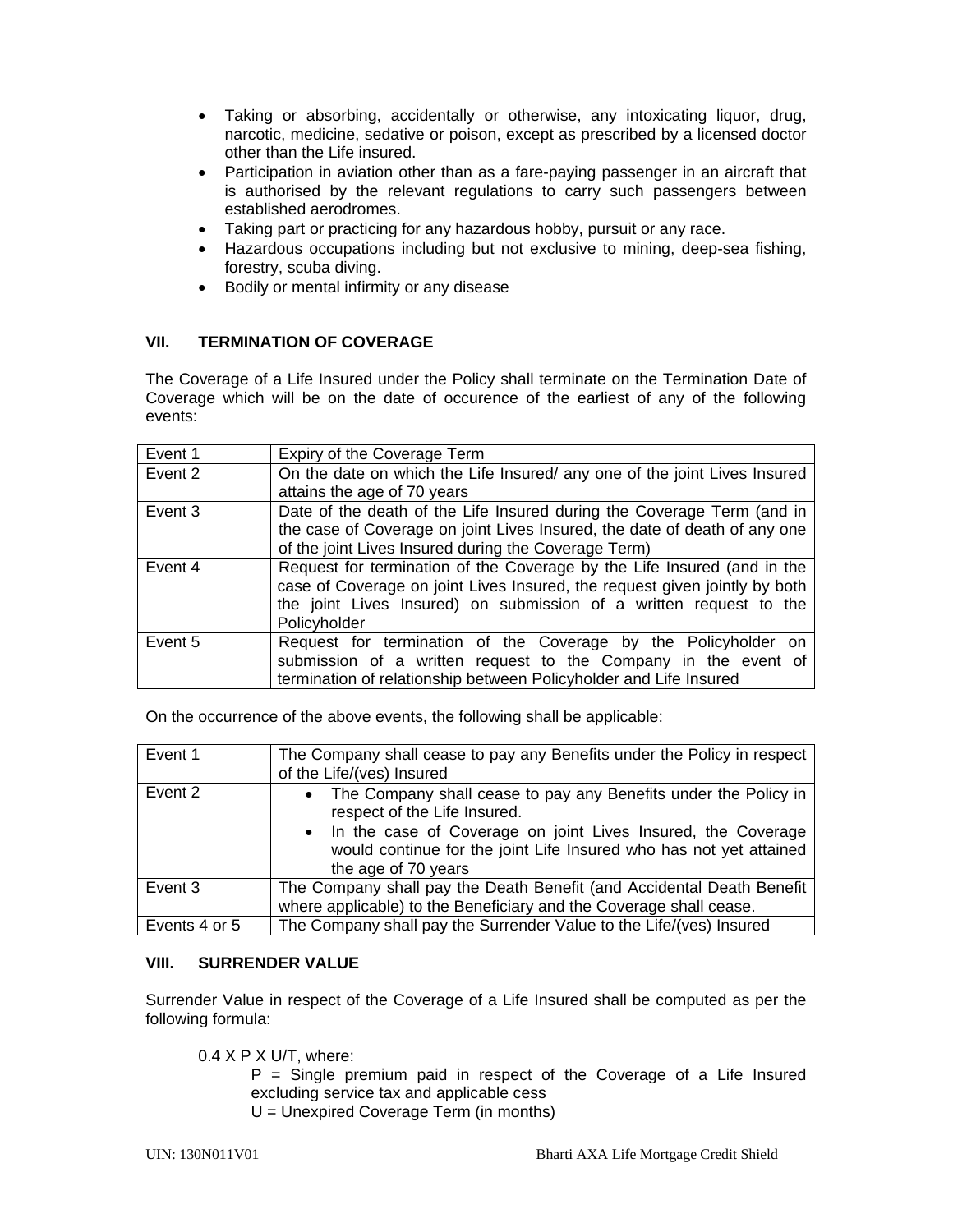# $T =$  Coverage Term for the Life Insured (in months)

# **IX. TERMINATION OF POLICY**

The Policy will remain in effect unless otherwise terminated in the manner set out below:

**By the Policyholder:** The Policyholder will be entitled to terminate the Policy after three years from the Policy Effective Date by providing written notice to the Company stating its intent to terminate the Policy, in which case the Policy will terminate on the later of:

- The date specified in the notice; or
- 90 days from the date on which the Company receives the notice.

The Policyholder shall not avail of an identical policy from any other life insurance company from the Policy Effective Date till such time the Policy is terminated.

**By the Company:** The Company may terminate this Policy:

- On any date after giving 90 days' written notice to the Policyholder; or
- On any date if required by legislation.

The Policyholder and the Company shall continue to fulfill their obligations until there are no Coverage/(s) effective under the Policy as mentioned in Section II (Data and Information) or thirty years from the date of termination, whichever is earlier.

On termination of the Policy either by the Policyholder or by the Company and during the notice period, no new individuals shall be admitted as Lives Insured under the Policy. The Coverage of the existing Lives Insured shall continue as per their respective Coverage Terms under the Policy.

# **X. VARIATIONS TO THE POLICY**

The Company reserves the right to vary/change the type or form of the policy including the premium rates, terms and conditions of the Policy including the Schedules, in consultation with the Policyholder and providing a prior written notice of 90 days for effecting the same.

The change/variation will be considered effective on the date immediately subsequent to the completion of the notice period of 90 days. Such change/variation will apply subject to the approval of the Insurance Regulatory and Development Authority ('IRDA'), if required and only to Coverages hereunder becoming effective on or after the date of expiry of such notice. Any such change/variation in the terms and conditions of the Policy shall be given effect to by appropriate endorsements to the Policy signed by an authorised officer of the Company.

If the Policyholder objects to the intended variation/change to the Policy within a period of 90 days of the receipt of notice of the change, then the authorised representatives of both the Parties shall endeavour to resolve the matter amicably by accepting it with such changes as mutually agreed between the Parties. If the Parties do not come to a mutual agreement, then the Company has the right to discontinue the additions of any new Coverage under the Policy on completion of 90 days of the notice of the change. In such a case, the Company and the Policyholder shall mutually agree on an alternate group insurance product which shall be delivered prior to discontinuing additions of new coverage in the existing product, subject to the approval of the Insurance Regulatory and Development Authority ('IRDA').

Notwithstanding anything contained in the Policy, the provisions herein shall stand changed, altered, amended, modified, discontinued or superseded to such extent and in such manner